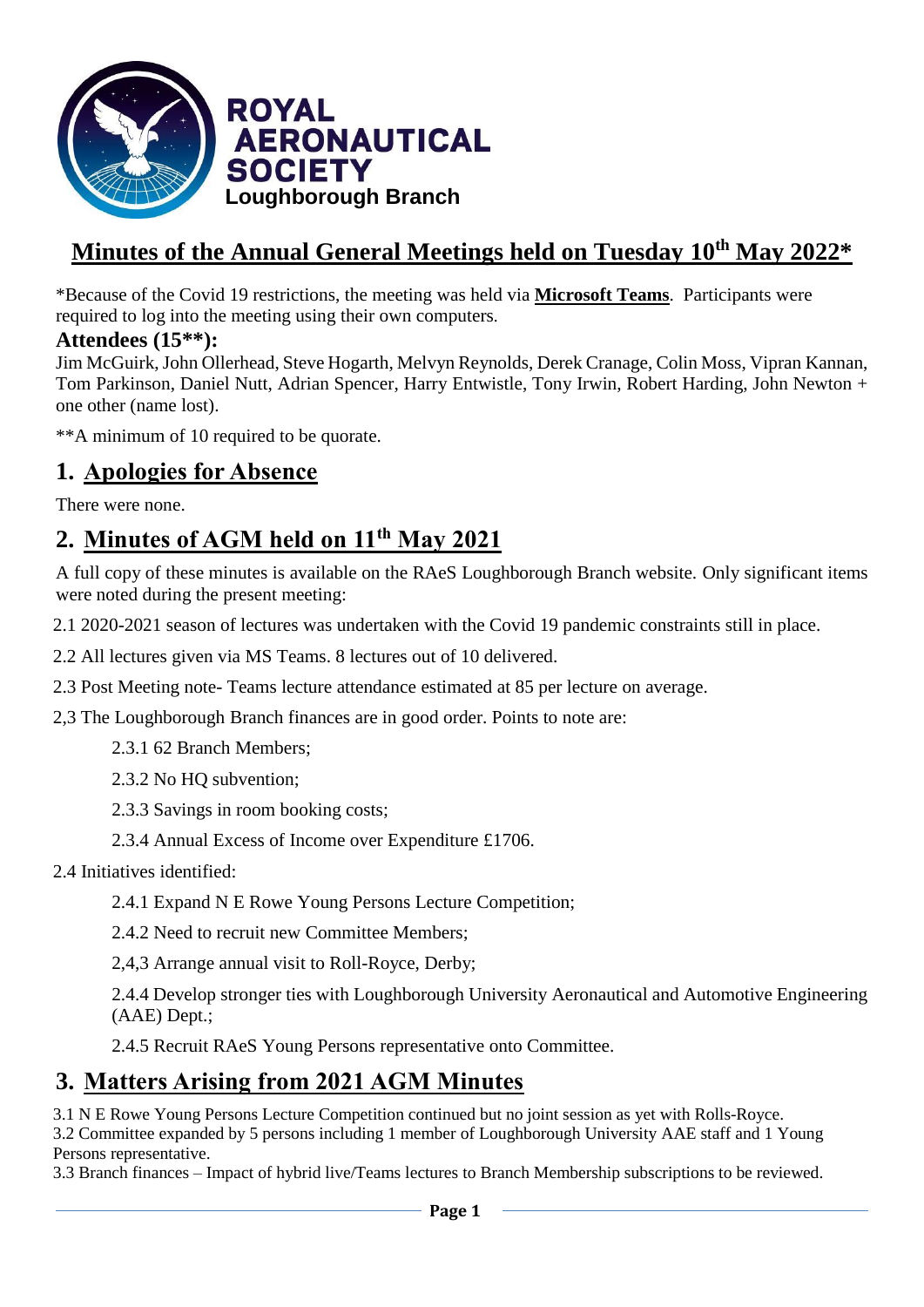# **4. Secretary's Report**

4.1 Planning for the October 2021 to June 2022 Season began in January 2021. The aim was to book a programme of lectures which covered a wide variety of topics and thereby satisfied the varying interests of a maximum number of potential lecture attendees.

4.2 Table 1 Sheets 1 and 2 list the resultant lectures booked for the 2021-2022 Season. Details of all lectures are available on our website including a number of lecture write-ups and video recordings

4.3 The Season started with Covid 19 pandemic restrictions in place, although these were relaxed progressively as the season progressed.

4.4 All lectures have been given in hybrid format, i.e.via MS Teams and "live" to an audience in a Loughborough University lecture theatre.

4.5 Lecture attendance is estimated to have been, on average approximately 100 persons in total per lecture split approximately 50%/50% live/online.

4.6 1 lecture was cancelled (7th December 2021) because lecturer was a close Covid 19 contact.

# **5. Treasurer's Report**

## **Income and Expenditure**

5.1 Refer to Table 3 for the 2021/22 Income and Expenditure Accounts. The Table shows:

5.1.1 The RAeS Grant/Subvention was £1375 for the 2021/22 Season. Note that it is not £0 as the RAeS HQ's Financial Year runs from January to January unlike the RAeS Loughborough Branch's Year which runs from May to May. Hence the £0 Grant/Subvention claimed for 2021 is only reflected in part by the Branch's 2021/22 Season Accounts.

5.1.2 Donations collected at lectures are very much reduced. Similarly Branch Membership numbers reduced from 62 to 47 and only after an appeal was sent out. This situation has continued throughout the Covid 19 pandemic and is a point of concern. Potentially it represents a loss of income of several hundred pounds.

5.1.3 . The accounts show a £1600 lecture theatre hire charge from Loughborough University. Part of this amount is due late invoicing on the part of the University for 2020/21 Season lecture theatre hire.

#### **Bank Balances**

5.2 Refer to Table 4 for Statement of Bank Balances:

5.2.1 These show a heathy funding reserve with which to commence the 2022/23 Season.

5.2.2 N.B. Copies of the Branch's bank statements are now sent to RAeS HQ every month.

#### **Accepting Treasurer's Report**

The Treasurer's Report was Accepted Nem Con.

## **6. N E Rowe Young Person's Lecture Competition**

## **2020/21**

6.1 In recent years the RAeS Loughborough Branch has not participated in the RAeS's N E Rowe Young Persons' Lecture Competition. This changed for the first time in the 2019/20 season. In the 2020/21 season entry was again restricted to Loughborough University Aeronautical Engineering students taking Propulsion Design for the Environment module.

6.2 Loughborough University preliminary session were held in April 2021 and the final session in June 2021, both via TEAMS.

6.3 The Branch Winner:(£100) was Nathan Drury with his lecture on "Open Rotors" and the Runner-Up

(£50) Zack Seymour with his lecture "UAV Design/Flight Control".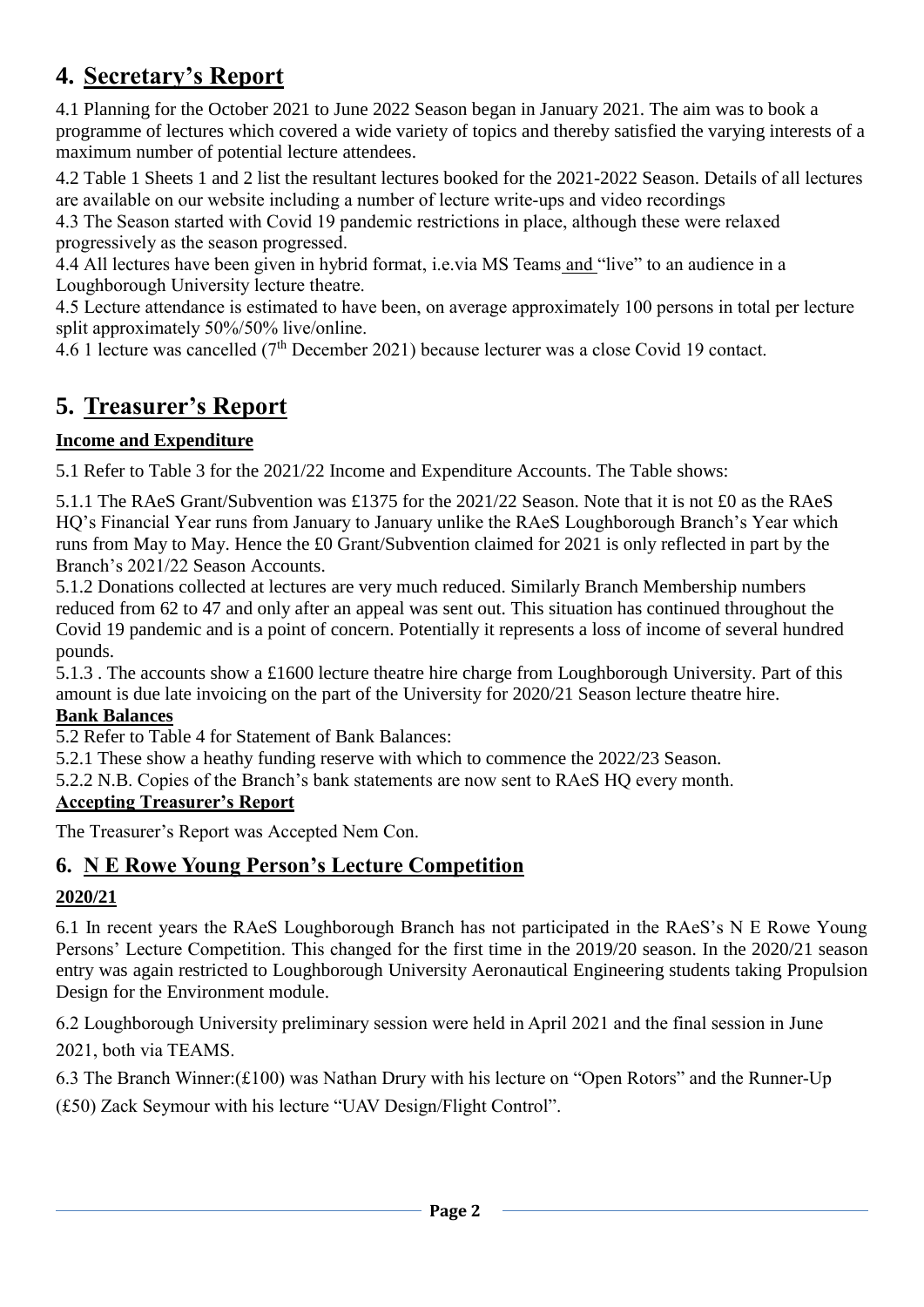#### **2021/22**

6.4 For 2021/22 the competition has been opened up to all Loughborough University Aeronautical Engineering students preparing their Final Year Project presentations.

6.5 A TEAMS based Loughborough University preliminary session was held on  $27^{th}$  April 2022 and an in person/TEAMS-based final is scheduled 15<sup>th</sup> June 2022 jointly with Rolls-Royce, Derby.

## **7. Recent Branch Survey**

7.1 Recently, a Branch Survey was dotmailed (emailed via dotdigital) to all persons on the RAeS HQ's Loughborough Branch mailing list who had indicated an interest in the Loughborough Branch's activities. The intention was to survey opinion on the effectiveness of Branch publicity as recently conducted. The mailing list currently totals 880 persons, but in fact only 40% opened the dotmailed message.

7.2 Only 96 persons (27%) opened the survey and 40 returned a completed surveys were returned.

7.3 Our conclusions are:

7.3.1 The reasons for the low response are difficult to interpret. Have we received data from a sufficiently large sample of our "customers? Are we getting the views of minority/most avid?

7.3.2 Lecture and other communication – dotmail announcements most popular, then brochure, then website. 7.3.3 Strong preference for hybrid lectures.

7.3.4 If online presentations were dropped most would continue attending live lectures although a third only in exceptional circumstances

7.3.5 Mainstream topics most popular (military a/c, civil a/c, propulsion), then rotorcraft then space. 2/3rds of responders make significant use of the website - mostly to check on lecture dates. However, >1/2 read lecture reports and/or watch lecture videos.

7.3.6 Unclear who is on the dotdigital mailing list and why. This list is under the control of RAeS HQ. We are currently discussing better access for Branch to improve advertising and communication (and understand Branch finance model).

# **8. Election of Officers**

Nominations for 2022/23 Season were:

Standing for re-election:

| Chairman:                         | Prof. Jim McGuirk*  |
|-----------------------------------|---------------------|
| Secretary:                        | Colin Moss*         |
| <b>Assistant Secretary</b>        | Dr. John Ollerhead* |
| Treasurer:                        | Stephen Hogarth*,   |
| Meetings Secretary:               | Dr. Vipran Kannan*  |
| <b>Programme Secretary</b>        | Goff Tearle*        |
| <b>Visits Secretary</b>           | John Newton*        |
| $\sim$ $\cdots$ $\cdots$ $\cdots$ |                     |

Committee Members:

Roger Allton, ANOther (RAeS Young Persons' Network Rep.), Tony Irwin\*, Dr. James Knowles, Daniel Nutt, Dr. Adrian Spencer\* George Walker (LU Velocity Soc. Chair) N.B. Derek Cranage and Gerry Elloy\* were not standing for re-election. \*RAeS members.

All those nominated were elected Nem Con.

# **Any Other Business**

There was none.

#### **Colin Moss MRAeS, Branch Secretary**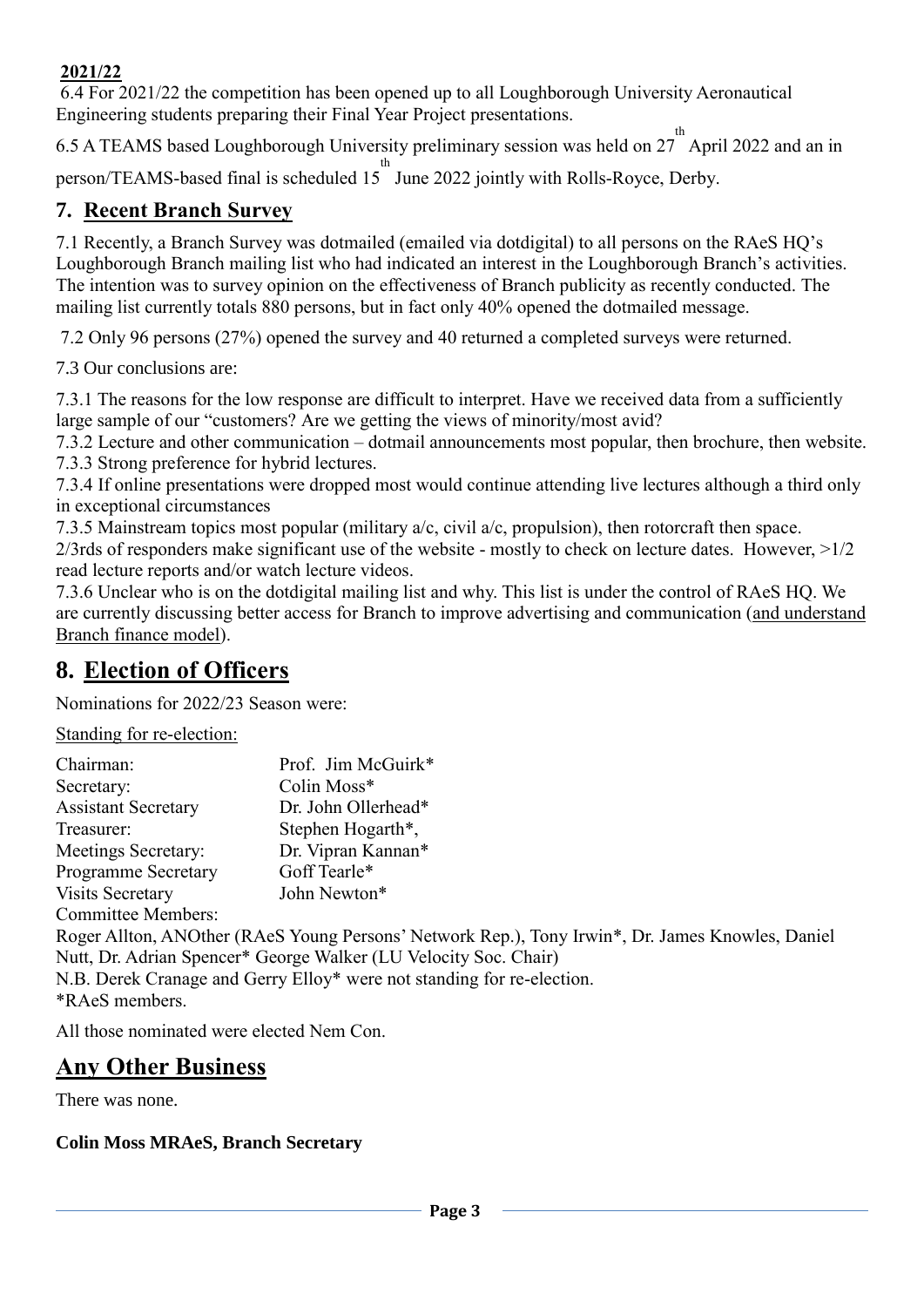# **References**

1. RAES1081 Loughborough Branch AGM Minutes 2020-2021 Iss. 2 11\_05\_2021.

RAES1096 Iss.3 10/05/2022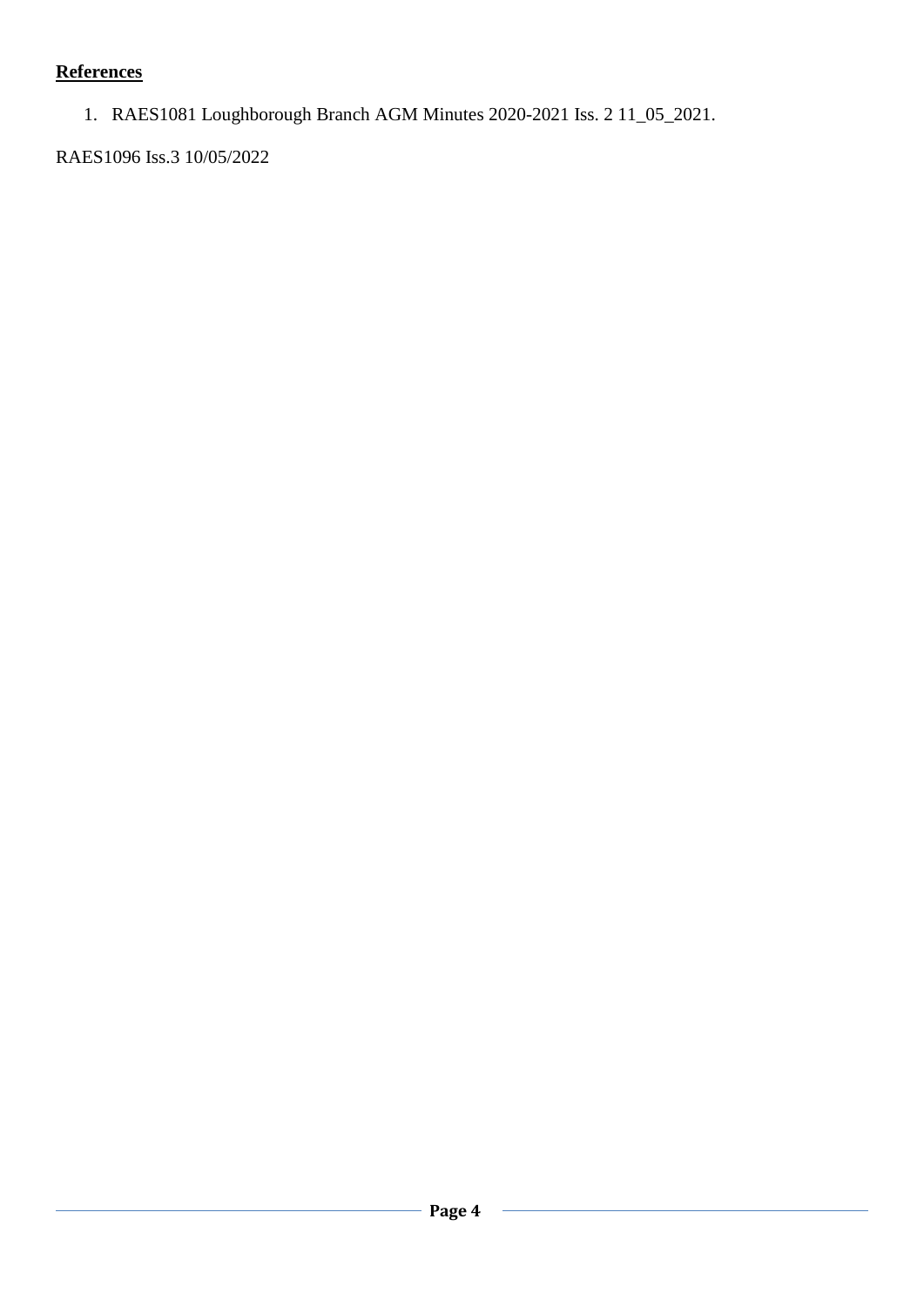| <b>Dates</b>                                                                             | Lecture                                                                         | Lecturer                                                                                                                                                                                              |
|------------------------------------------------------------------------------------------|---------------------------------------------------------------------------------|-------------------------------------------------------------------------------------------------------------------------------------------------------------------------------------------------------|
| <b>Tuesday</b><br>$12^{th}$ Oct. 2021                                                    | <b>Previewing the James Webb Space</b><br><b>Telescope</b>                      | <b>John Thatcher CEng MRAeS, Ex Project</b><br><b>Manager for the JWST Mid-Infrared Instrument</b><br>delivered by Airbus Defence & Space, Stevenage                                                  |
| <b>Tuesday</b><br><b>2nd Nov 2021</b>                                                    | <b>Tempest – New Technologies, New</b><br><b>Partnerships</b>                   | Michael Christie, Director, Future Combat Air<br><b>Systems, BAE Systems</b>                                                                                                                          |
| <b>Tuesday</b><br>$16^{th}$ Nov 2021<br><b>Elfyn Richards</b><br><b>Prestige Lecture</b> | Decarbonising Aerospace – Net zero CO                                           | Dr Mark Taylor, Rolls-Royce                                                                                                                                                                           |
| <b>Tuesday</b><br>$7th$ Dec. 2021                                                        | <b>Practical zero-emission aviation</b><br>through hydrogen-electric propulsion | Julian Renz, ZeroAvia Project Manager HyFlyer<br><b>Project and Business Development Lead</b><br>(lecture cancelled because lecturer had to self<br>isolate because he was a close Covide 19 contact) |

Table 1 Sheet 1 of 2 - 2021\_22 Season Programme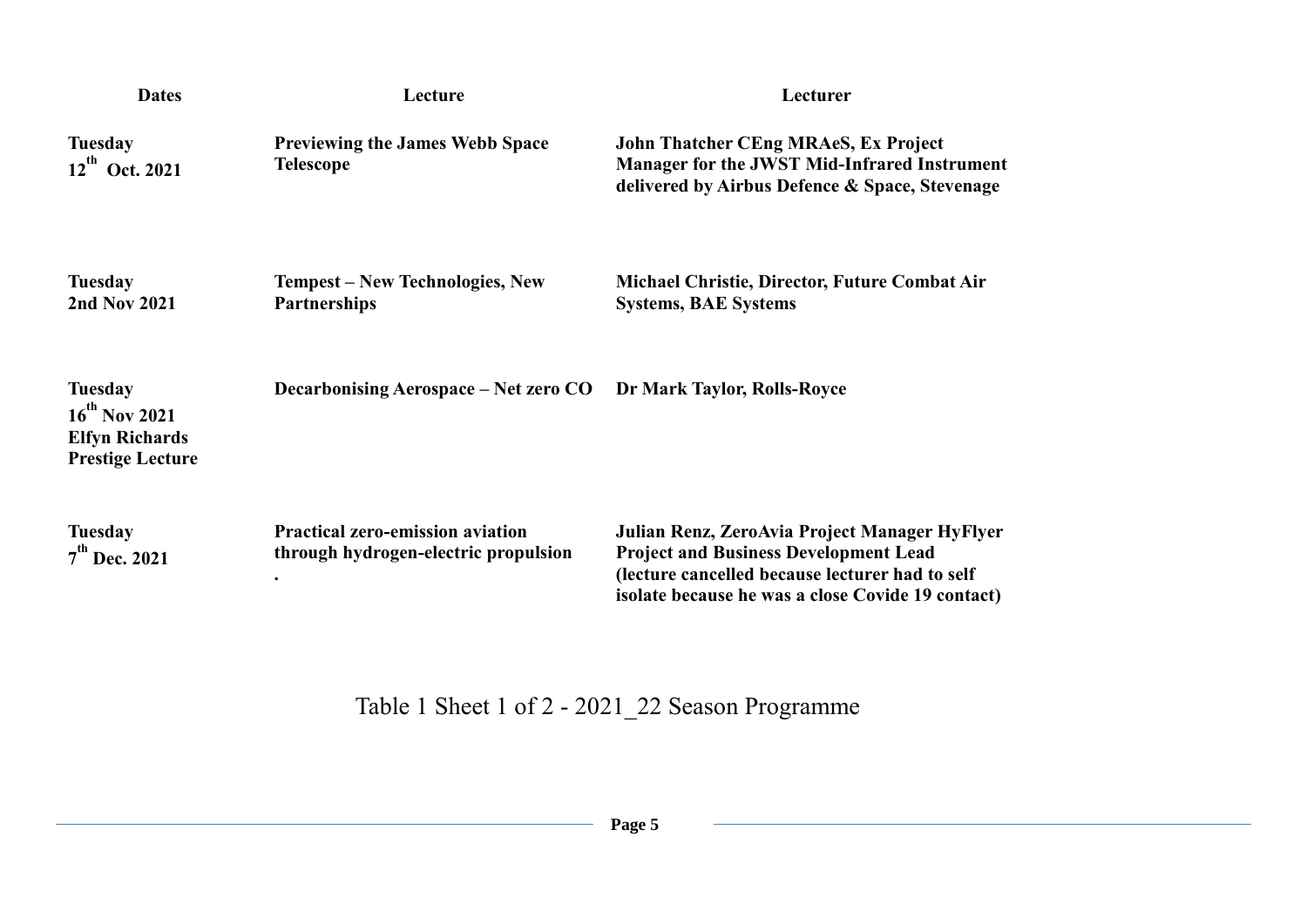| <b>Dates</b>                                    | Lecture                                                                                                 | Lecturer                                                                                                                                         |
|-------------------------------------------------|---------------------------------------------------------------------------------------------------------|--------------------------------------------------------------------------------------------------------------------------------------------------|
| <b>Tuesday</b><br>18 <sup>th</sup> Jan 2022     | Miles M52                                                                                               | Mike Hirst, RAeS Loughborough<br><b>Branch Committee Member</b>                                                                                  |
| <b>Tuesday</b><br>$8^{\text{th}}$ Feb 2022      | The RAF's P-8A Poseidon Force                                                                           | <b>Jim Beldon, ISTAR Deputy Force</b><br><b>Commander, ISTAR FHQ,</b><br><b>Hangar 4, Royal Air Force</b><br><b>Waddington, Lincoln, LN5 9NB</b> |
| <b>Tuesday</b><br>22 <sup>nd</sup> Feb 2022     | <b>Electric Flight</b>                                                                                  | Dr. Guy Gratton, Aerospace<br><b>Integration Research Centre,</b><br><b>Cranfield University</b>                                                 |
| <b>Tuesday</b><br>15 <sup>th</sup> March 2022   | <b>Air Accident Investigation Branch</b>                                                                | <b>Peter Coombs, ex AAIB</b>                                                                                                                     |
| <b>Tuesday</b><br>3 <sup>rd</sup> May 2022      | <b>Engine Power – Where will it come</b><br>from in the Future?                                         | <b>Conrad Banks, Rolls-Royce</b>                                                                                                                 |
| <b>Tuesday</b><br>$14^{th}$<br><b>June 2022</b> | <b>Loughborough Univ. MEng Final</b><br><b>Year Aircraft Design Projects -</b><br>series short lectures | <b>Final Year MEng Students from</b><br>the Loughborough University<br><b>Department of Aeronautical and</b><br><b>Automotive Engineering</b>    |

Table 1 Sheet 2 of 2 - 2021\_22 Season Programme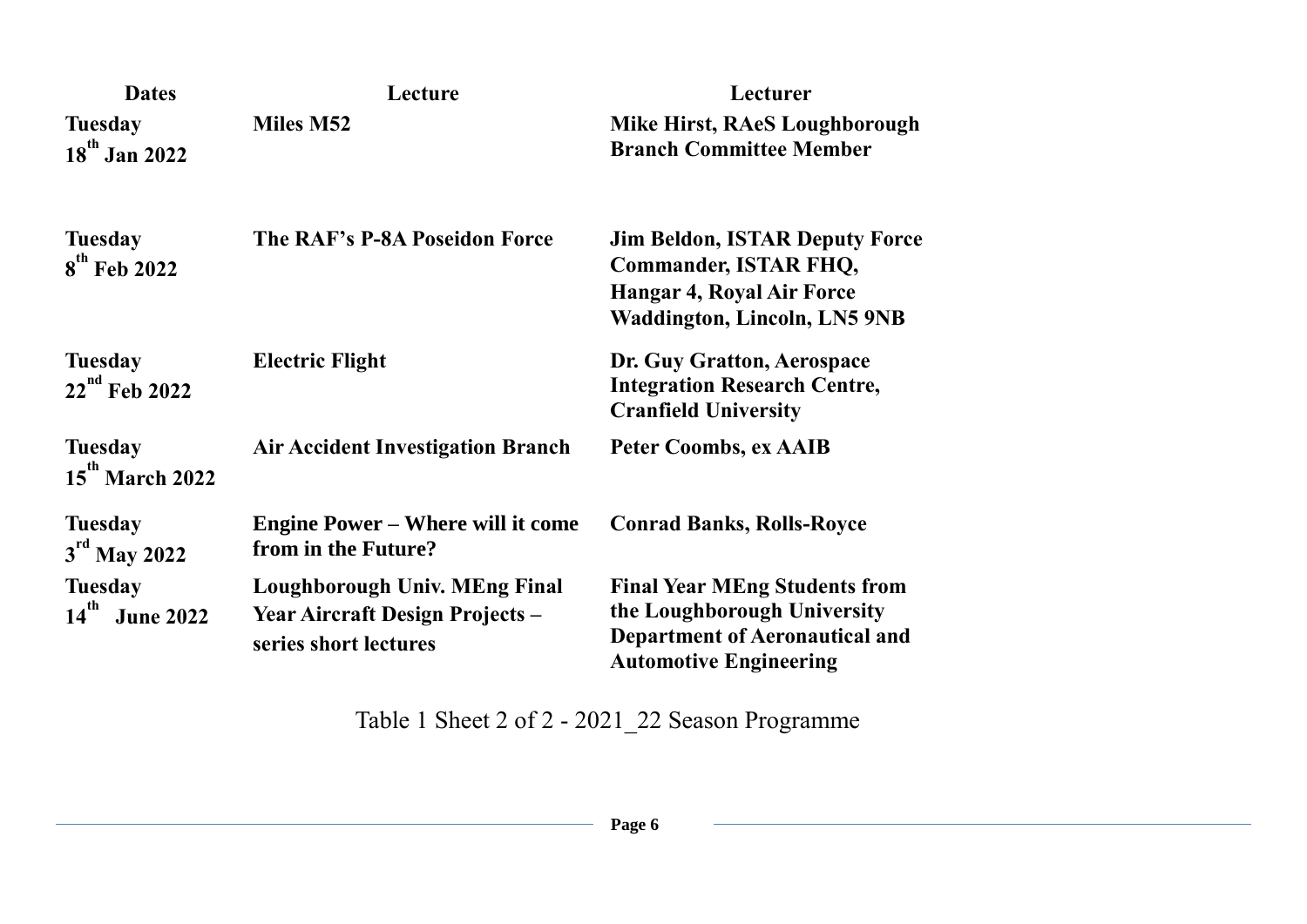|    | INCOME and EXPENDITURE ACCOUNT                           | 2020/2021       | 2021/2022    |
|----|----------------------------------------------------------|-----------------|--------------|
|    | <b>INCOME</b>                                            | £               | £            |
| 1. | Grant/Subvention                                         | 2200.00.<br>(1) | 1375.00      |
| 2. | Subscriptions - Branch Members                           | 35.00.<br>(2)   | 705.00       |
| 3. | Donations (collections at lectures)                      | ۰               | 95.83        |
| 4. | Interest on capital account                              | 1.36.           | .60          |
| 5. | IMechE contribution for two nominated lectures.          | $\blacksquare$  | 280.55       |
|    | <b>Total</b>                                             | 2236.36.        | 2456.98      |
|    | <b>EXPENDITURE</b>                                       |                 |              |
|    | 1. Lecture expenses (travel, accommodation, hospitality) | 100.00          | 1020.35      |
| 2. | LU 020 hire.                                             | ۰               | 1600.00. (3) |
| 3. | Secretarial, publicity, programmes.                      | 21.96           | 178.00       |
| 4. | Website/Domain costs                                     | 187.04          | 152.93       |
| 5. | Awards - N.E. Rowe                                       | 220.94          | 150.00       |
| 6. | Long Service award + hospitality (F. Maccabee).          | ٠               | 151.00.      |
|    | 7. Young Members Network attendance at RAeS HQ meeting   |                 | 79.20        |
|    | Total                                                    | 529.94          | 3331.48      |

#### Notes:

We waivered Subvention for season 2019/2020. Full year subvention for season 2020/2021 paid late. Projected full figure for calendar year 2022 to be  $\mathbf{1}$ £2750 of which we have received in March '22 £1375 and expect a further £1375 to be paid in October '22.

Paid in error and carried over to season 2021/2022  $\overline{2}$ 

Late accrual presentation by LU for season 2019/2020 (£700 for reduced number of lectures) Full season 2021/2022 (£900). There were no room hire 3 costs for 2020/2021 season.

# Table 2 – Income and Expenditure Account